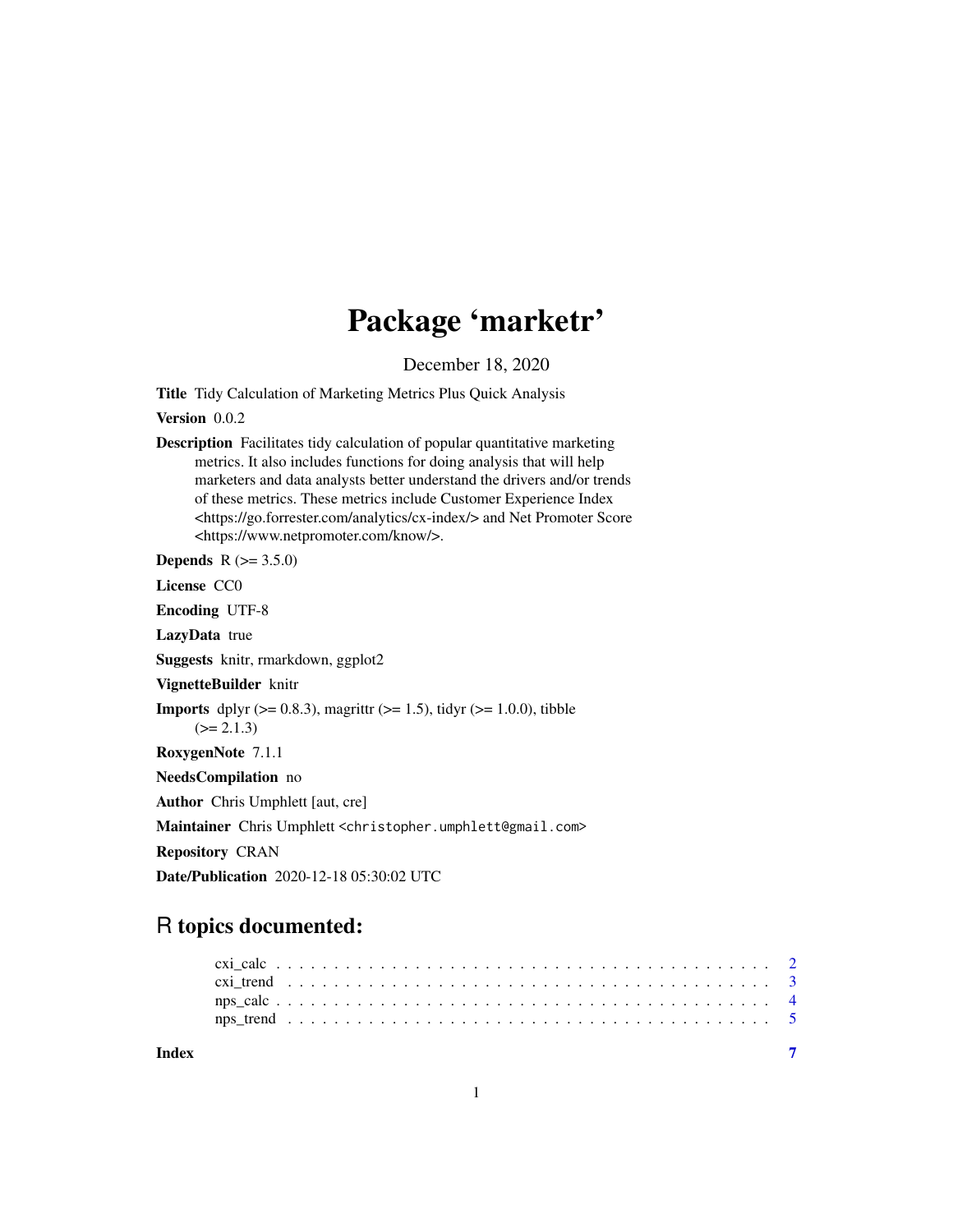#### Description

Simplifies the calculation of Customer Experience Index (CXi) from raw survey data within the tidyverse framework.

#### Usage

 $cxi\_calc(survey\_data, ..., cx\_high = 4, cx\_low = 2)$ 

#### Arguments

| survey_data | Raw survey data. Needs to be one row per survey with the three CXi question<br>responses having column names of needs, ease and emotion                                                                                                  |
|-------------|------------------------------------------------------------------------------------------------------------------------------------------------------------------------------------------------------------------------------------------|
| $\cdots$    | optional columns by which to group the CXi calculation. There is no limit to<br>the number of grouping variables chosen. Too many will likely result in CXi<br>calculations that are too fragmented / based on very small survey counts. |
| cx_high     | Threshold in scale where response at or above is a "high"                                                                                                                                                                                |
| $cx_{1}$ ow | Threshold in scale where response at or below is a "low"                                                                                                                                                                                 |

#### Details

Customer Experience Index is a metric created by Forrester to help companies systematically measure customer experience in a way that their research has found is connected to improving customer loyalty. More information can be found at https://go.forrester.com/analytics/cx-index/

The calculation across an entire sample of surveys is simple. A customer experience manager may want to calculate CXi across many different dimensions and filtering in different ways; the functions in this package utilize the tidy framework to streamline calculating CXi along as many dimensions as desired.

#### Value

Data frame with CXi and survey count for each combination of the grouping variables

#### Examples

```
needs <- sample(5, 100, replace = TRUE)
ease <- sample(5, 100, replace = TRUE)
emotion <- sample(5, 100, replace = TRUE)
cx_date <- rep(seq.Date(from = as.Date("2019-01-01"), to = as.Date("2019-01-10"), by = "day"), 10)
cx\_group \leftarrow rep(c("a", "b", "c", "d"), 25)df <- data.frame(needs, ease, emotion, cx_date, cx_group)
cxi_calc(df, cx_group)
```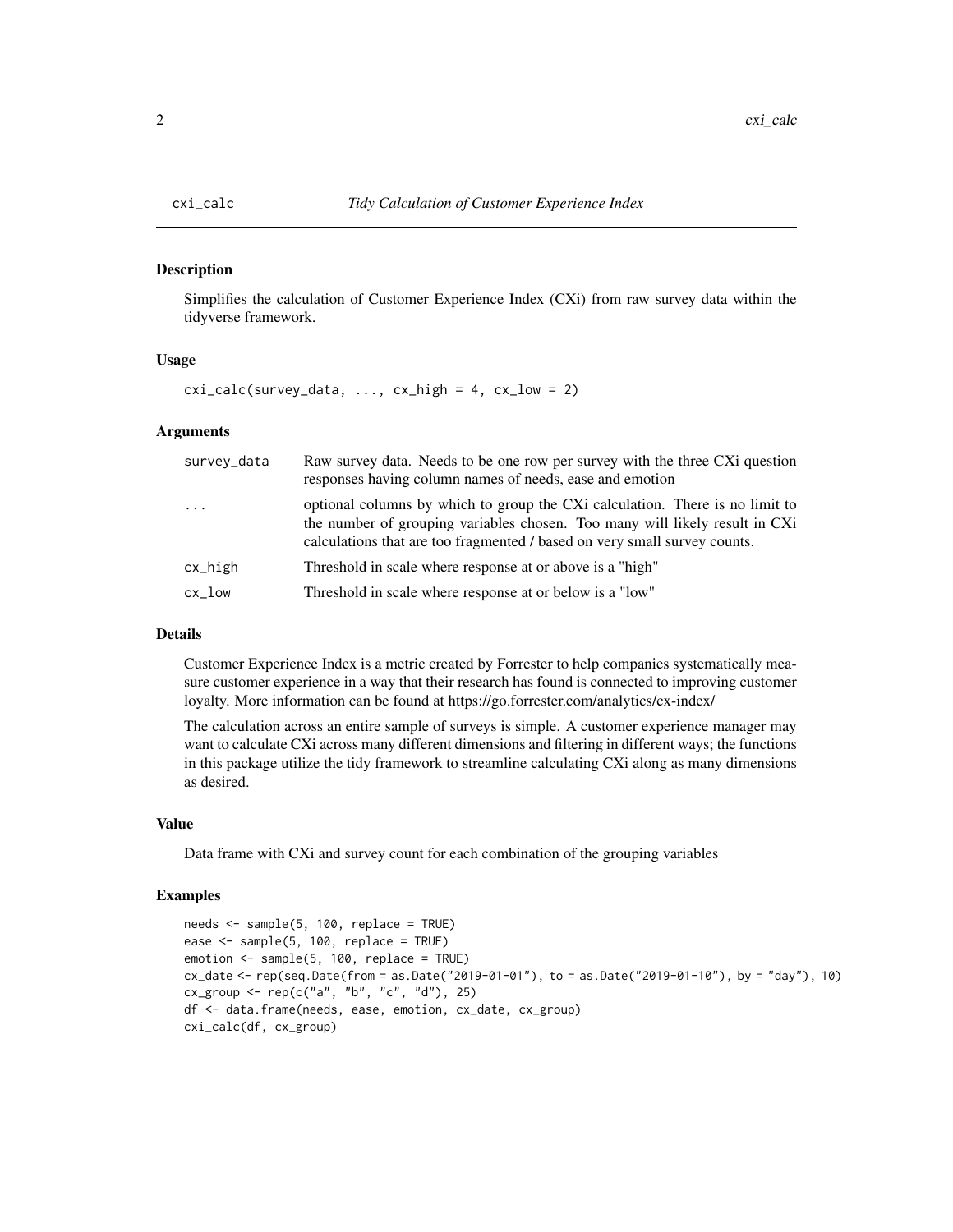<span id="page-2-0"></span>

#### Description

Simplifies the calculation of Customer Experience Index (CXi) trends over time from raw survey data within the tidyverse framework.

#### Usage

```
cxi_trend(
  survey_data,
  trend_var,
  ...,
  cx_{high} = 4,
  cx_low = 2,
  min\_surveys = 1,avg\_surveys = 0)
```
#### Arguments

| survey_data | Raw survey data. Needs to be one row per survey with the three CXi question<br>responses having column names of needs, ease and emotion                                                                                                  |
|-------------|------------------------------------------------------------------------------------------------------------------------------------------------------------------------------------------------------------------------------------------|
| trend_var   | Column that represents an element of time, eg week number, date, month & year                                                                                                                                                            |
| $\ddots$ .  | optional columns by which to group the CXi calculation. There is no limit to<br>the number of grouping variables chosen. Too many will likely result in CXi<br>calculations that are too fragmented / based on very small survey counts. |
| cx_high     | Threshold in scale where response at or above is a "high"                                                                                                                                                                                |
| $cx_{1}ow$  | Threshold in scale where response at or below is a "low"                                                                                                                                                                                 |
| min_surveys | Minimum surveys found in every period for each group to be included                                                                                                                                                                      |
| avg_surveys | Average surveys found in every period for each group to be included                                                                                                                                                                      |
|             |                                                                                                                                                                                                                                          |

#### Details

Customer Experience Index is a metric created by Forrester to help companies systematically measure customer experience in a way that their research has found is connected to improving customer loyalty. More information can be found at https://go.forrester.com/analytics/cx-index/

The calculation across an entire sample of surveys is simple. A customer experience manager may want to calculate CXi across many different dimensions and filtering in different ways; the functions in this package utilize the tidy framework to streamline calculating CXi along as many dimensions as desired.

The trend version of the function allows you to specify one column as a date over which to trend the data. This allows quick filtering to eliminate groupings that fail to meet user-specified thresholds for average or minimum survey counts per time period.

The resulting data set is set up for creating faceted line plots using ggplot2.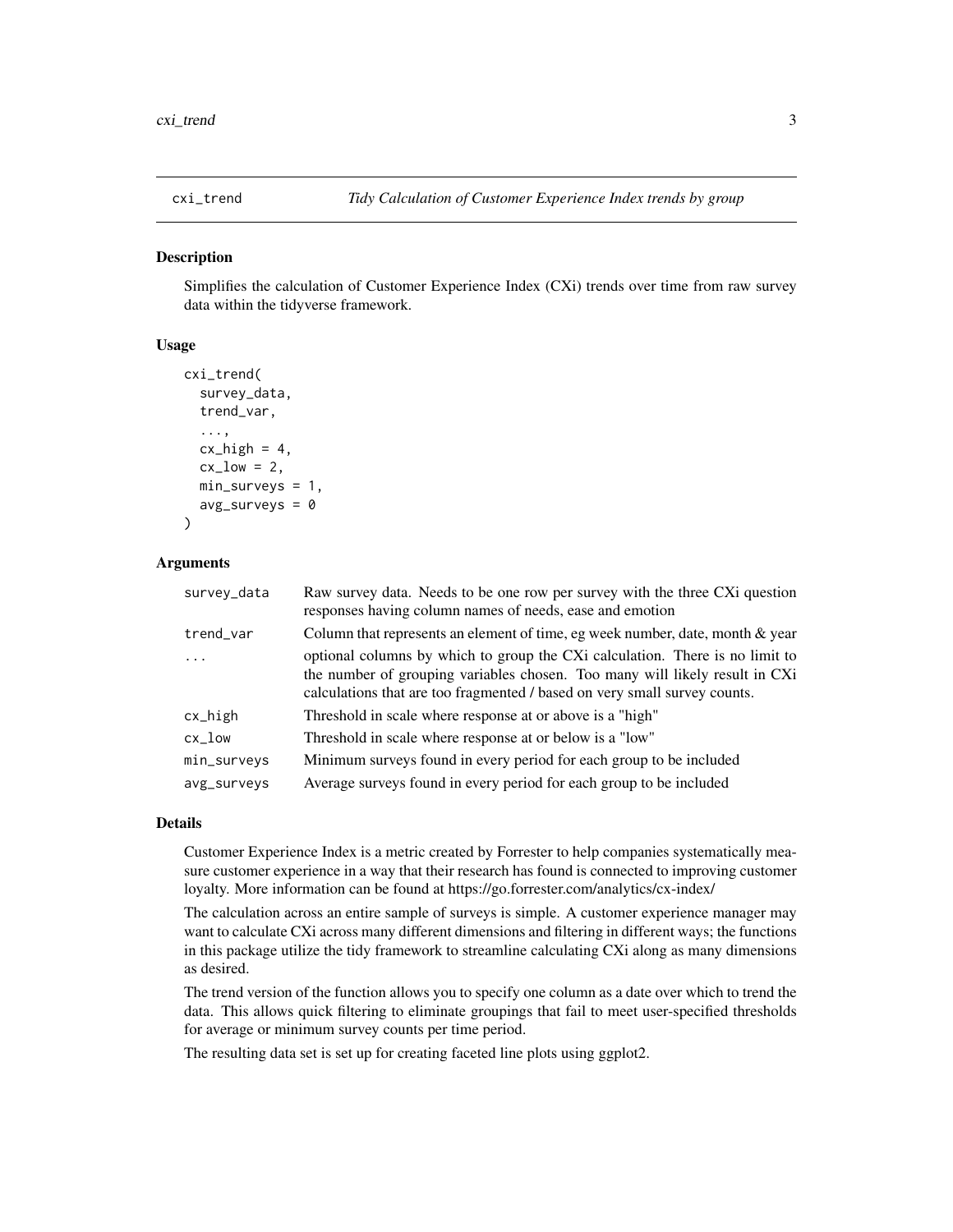#### <span id="page-3-0"></span>Value

Data frame with CXi and survey count for each combination of the grouping variables over the time variable.

#### Examples

```
needs <- sample(5, 100, replace = TRUE)
ease <- sample(5, 100, replace = TRUE)
emotion <- sample(5, 100, replace = TRUE)
cx_date <- rep(seq.Date(from = as.Date("2019-01-01"), to = as.Date("2019-01-10"), by = "day"), 10)
cx_group <- rep(c("a", "b", "c", "d"), 25)
df <- data.frame(needs, ease, emotion, cx_date, cx_group)
cxi_trend(df, cx_date, cx_group)
```
nps\_calc *Tidy Calculation of Net Promoter Score*

#### Description

Simplifies the calculation of Net Promoter Score (NPS) from raw survey data within the tidyverse framework.

#### Usage

```
nps_calc(survey_data, ...)
```
#### Arguments

| survey_data | Raw survey data. Needs to be one row per survey with the nps question in a<br>numeric column called nps_question                                            |
|-------------|-------------------------------------------------------------------------------------------------------------------------------------------------------------|
| $\cdots$    | Optional columns by which to group the nps calculation. There is no limit to<br>the number of grouping variables chosen. Too many will likely result in nps |
|             | calculations that are too fragmented / based on very small survey counts.                                                                                   |

#### Details

Net Promoter Score was originally developed by Fred Reichheld and now is owned by Bain Company and Satmetrix Systems. According to Wikipedia it "is a management tool that can be used to gauge the loyalty of a firm's customer relationships."

#### Value

Data frame with nps and survey count for each combination of the grouping variables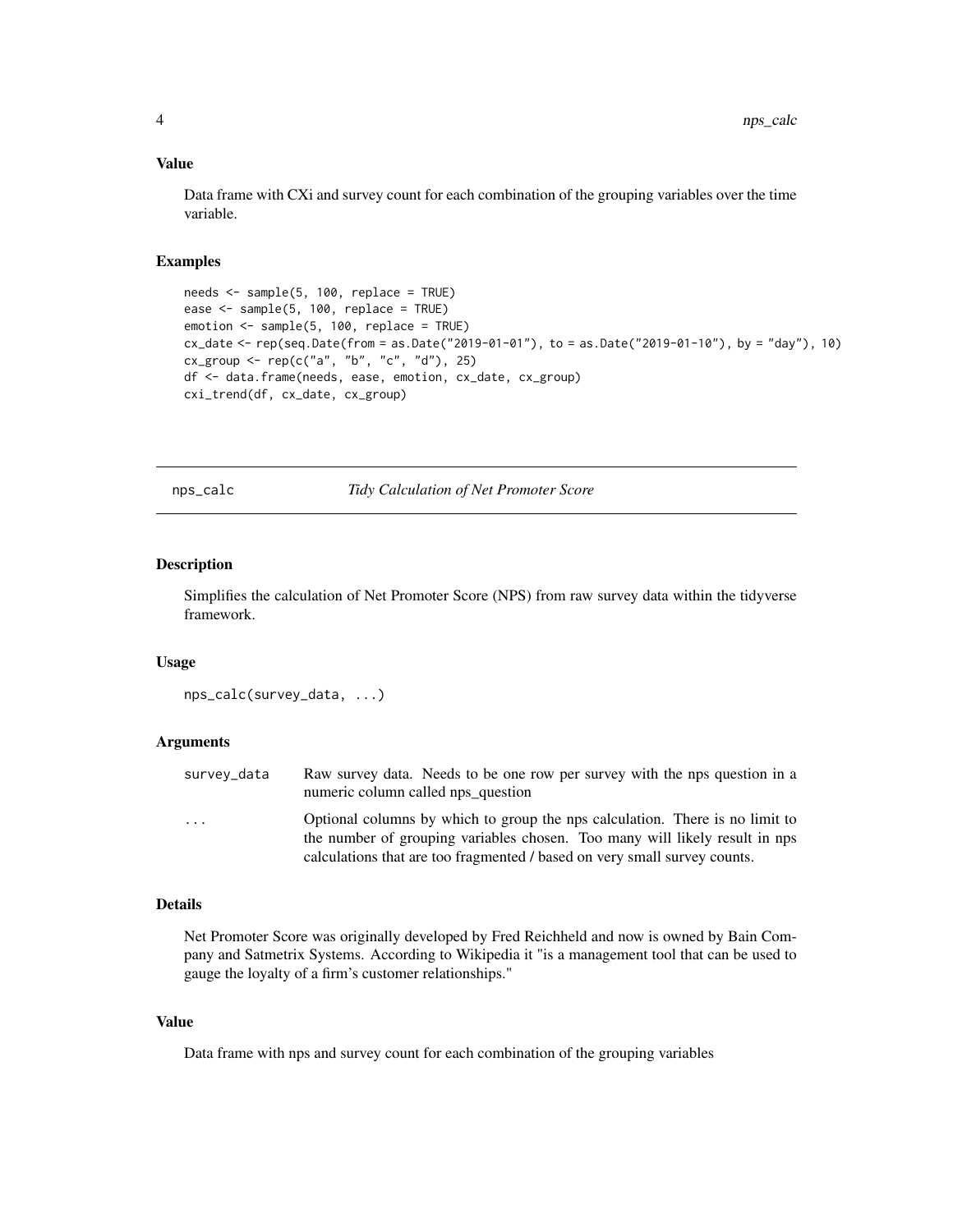#### <span id="page-4-0"></span>nps\_trend 5

#### Examples

```
nps_question <- sample(10, 100, replace = TRUE)
nps_date <- rep(seq.Date(from = as.Date("2019-01-01"), to = as.Date("2019-01-10"), by = "day"), 10)
nps_group <- rep(c("a", "b", "c", "d"), 25)
df <- data.frame(nps_question, nps_date, nps_group)
nps_calc(df, nps_group)
```
nps\_trend *Tidy Calculation of Net Promoter Score trends by group*

#### Description

Simplifies the calculation of Net Promoter Score (NPS) trends over time from raw survey data within the tidyverse framework.

#### Usage

```
nps_trend(survey_data, trend_var, ..., min_surveys = 1, avg_surveys = 0)
```
#### Arguments

| survey_data | Raw survey data. Needs to be one row per survey with the nps question in a<br>numeric column called nps_question                                                                                                                         |
|-------------|------------------------------------------------------------------------------------------------------------------------------------------------------------------------------------------------------------------------------------------|
| trend_var   | Column that represents an element of time, eg week number, date, month & year                                                                                                                                                            |
|             | Optional columns by which to group the nps calculation. There is no limit to<br>the number of grouping variables chosen. Too many will likely result in nps<br>calculations that are too fragmented / based on very small survey counts. |
| min_surveys | Minimum surveys found in every period for each group to be included                                                                                                                                                                      |
| avg_surveys | Average surveys found in every period for each group to be included                                                                                                                                                                      |

#### Details

Net Promoter Score was originally developed by Fred Reichheld and now is owned by Bain Company and Satmetrix Systems. According to Wikipedia it "is a management tool that can be used to gauge the loyalty of a firm's customer relationships."

The trend version of the function allows you to specify one column as a date over which to trend the data. This allows quick filtering to eliminate groupings that fail to meet user-specified thresholds for average or minimum survey counts per time period.

The resulting data set is set up for creating faceted line plots using ggplot2.

#### Value

Data frame with nps and survey count for each combination of the grouping variables over the time variable.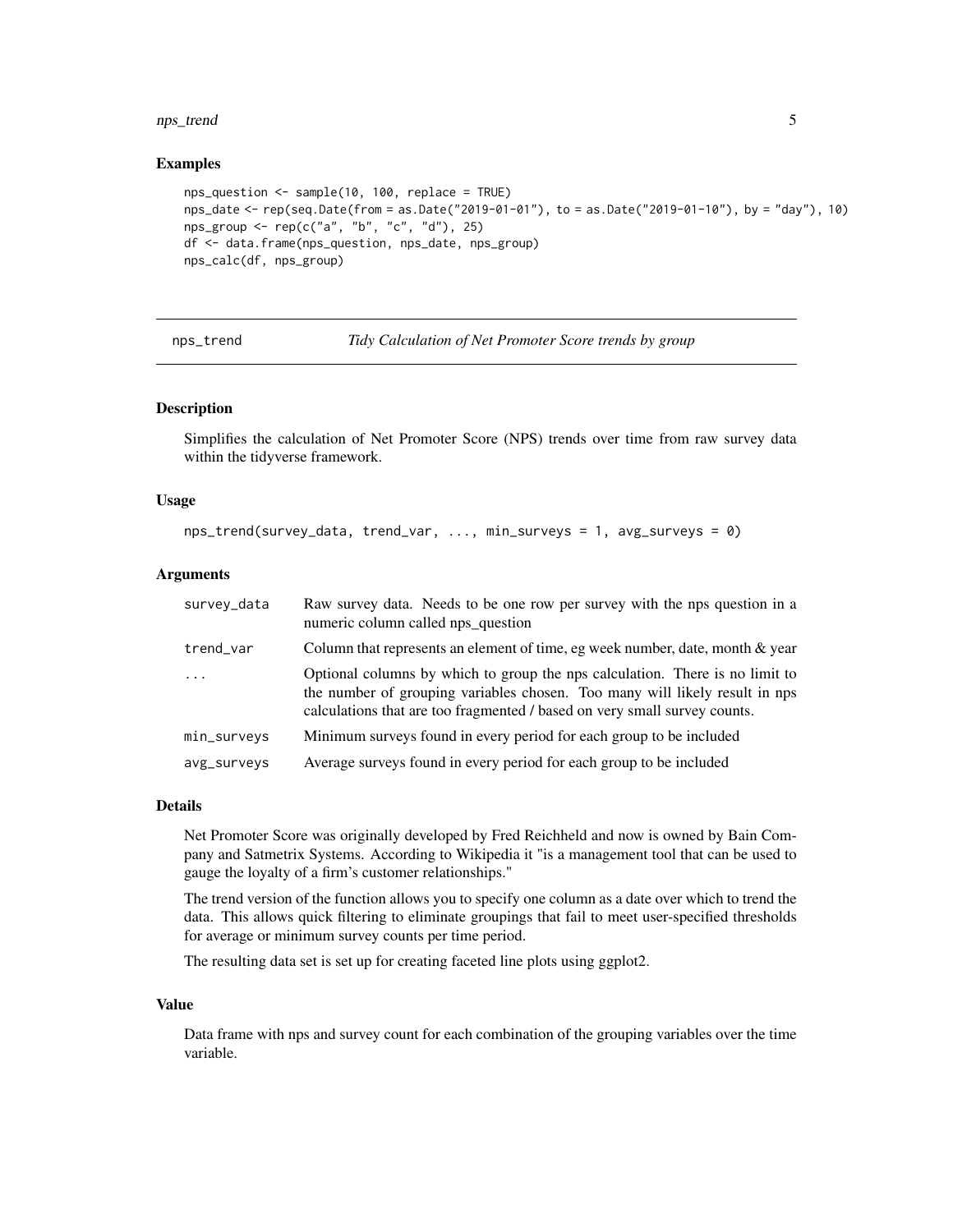#### Examples

```
nps_question <- sample(10, 100, replace = TRUE)
nps_date <- rep(seq.Date(from = as.Date("2019-01-01"), to = as.Date("2019-01-10"), by = "day"), 10)
nps_group <- rep(c("a", "b", "c", "d"), 25)
df <- data.frame(nps_question, nps_date, nps_group)
nps_trend(df, nps_date, nps_group)
```